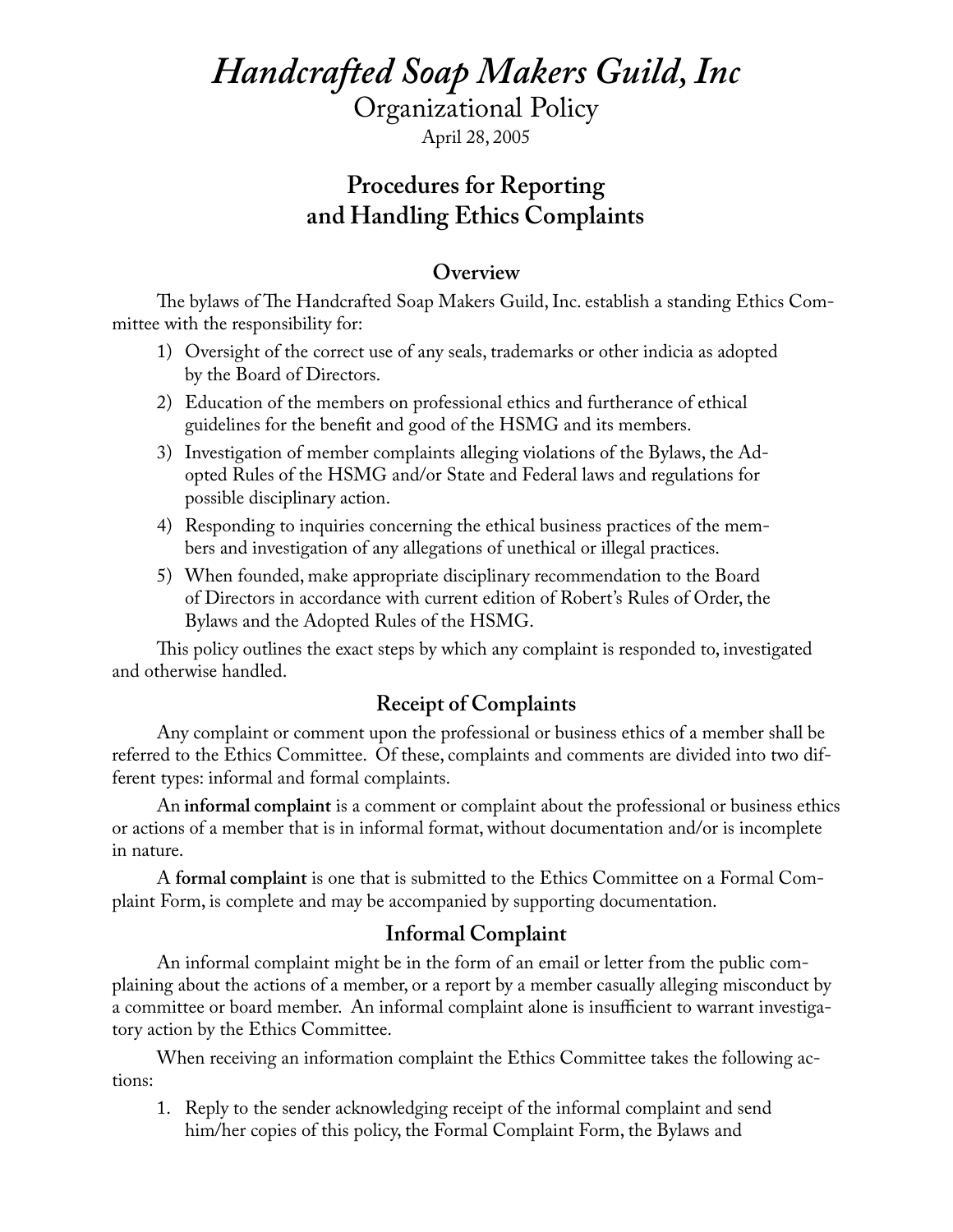Code of Ethics. The Ethics Committee's response should offer the sender the opportunity to submit a Formal Complaint if they so choose.

- 2. Make a copy of the informal complaint and send a copy to the person(s) about whom it was written, giving them the opportunity to respond to the complaint and resolve it informally with the sender, if possible.
- 3. File a copy of the complaint in the Ethics Folders of both the person who sent the report and the person the report was written about.

If the sender declines to submit a formal complaint, the Ethics Committee takes no further investigatory action.

If the person about whom the report was written resolves the matter with the sender, he/ she may submit that information to the Ethics Committee. The Ethics Committee will appropriately file the information but will take no further action. The report and any informal resolution of the matter will remain on file.

If, at some point during the informal resolution, the sender of the informal complaint feels the matter is fully resolved, he/she may request that the informal complaint be withdrawn. In this case the Ethics Committee will remove all copies of the initial information complaint from the Ethics Files of both the sender and receiver.

## **Formal Complaint**

A formal complaint must be submitted on a Formal Complaint Form approved by the Ethics Committee and the Board of Directors. Formal Complaint Forms shall be available by mail from the HSMG offices or downloadable from the website.

The Formal Complaint should include the completed Formal Complaint Form, fully explain the facts surrounding the acts or omissions complained of and clearly define the nature and extent of the alleged violations. Documentation of the alleged complaints, including names of witnesses, letters of testimony, minutes, receipts or other documents as applicable should accompany the complaint.

The report must be sent by mail to the HSMG office. It should be submitted in a sealed envelope marked "Confidential – Ethics Committee". The HSMG administrative personnel do not open the report; it is forwarded to the Ethics Committee unopened. The HSMG administrative office shall keep a log of any ethics complaints received, who they were from, the date received and the date referred to the Chairman of the Ethics Committee.

Upon receipt of a Formal Complaint, the Chairman of the Ethics Committee shall take the following actions:

- 1. Reply to the sender acknowledging receipt of the complaint.
- 2. Forward a copy of the complaint to the accused together with notification that the accused has thirty (30) days to respond in writing.
- 3. Send copies of the complaint to all members of the Ethics Committee
- 4. File a copy of the complaint along with all documentation in the Ethics Folder of the complainant and the accused.
- 5. Inform the President of the HSMG of the nature and scope of the complaint.

At the end of the 30 day period, the Chairman of the Ethics Committee shall send a copy of the written response received from the accused to all members of the Ethics Committee. If no response was received, the Chairman shall so inform the members of the Committee.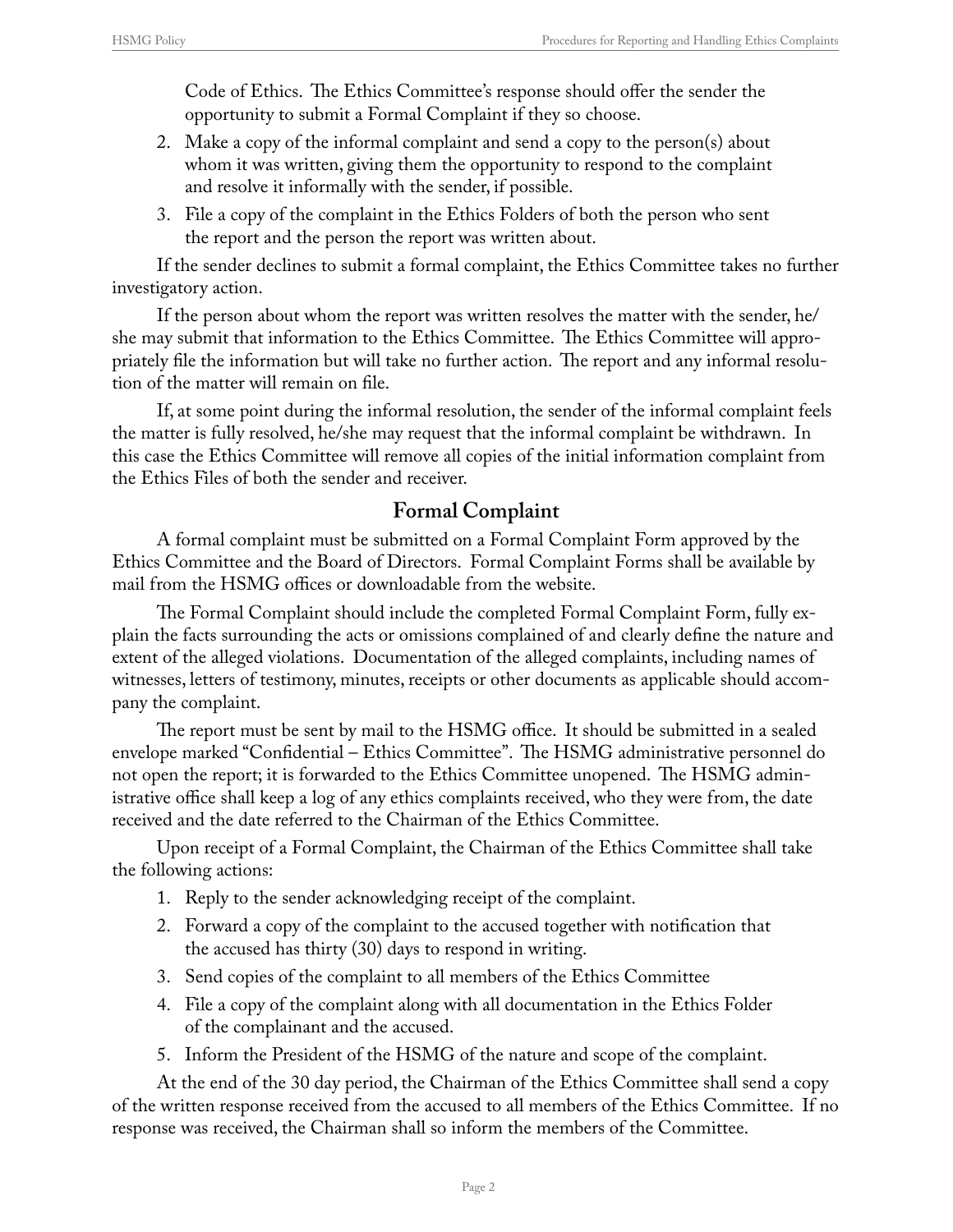Based on the content of the original complaint and the response from the accused, the Ethics Committee shall determine whether additional investigation or action is necessary. If additional investigation is deemed appropriate and necessary to finding the truth of the accusations, the Ethics Committee shall gather such additional information as the committee requires to make their findings.

When the investigation is complete, but no more than 90 days following receipt of the written complaint, the Ethics Committee shall take one of the following actions based on the facts of the case:

- 1. Dismiss the complaint as frivolous or inconsequential, or
- 2. Exonerate the accused, or
- 3. Make recommendation to the Board of Directors that the accused be:
	- a. Reprimanded, with or without requiring that an apology be made to the complainant, or
	- b. Suspended from membership for a definite period of time.
	- c. Expelled from the HSMG permanently.

If the Ethics Committee has recommended 1 or 2 above, they shall inform the complainant and accused of their findings and recommendations.

If the Ethics Committee recommends reprimand, suspension of membership or expulsion from the HSMG, notification shall not be given to the complainant and the accused until action is taken by the Board of Directors.

If the Ethics Committee needs additional time to complete their investigation, they may request an extension of up to sixty (60) days from the President. If an extension is granted, the Ethics Committee must inform both the complainant and the accused of the extension.

Within thirty (30) days of the completion of an investigation, the Chairman of the Ethics Committee shall compile a complete file containing all documents relating to the complaint, investigation and its disposition, including all correspondence, documents relating to the investigation and a written report of the Committees final determination and/or referral to the Board of Directors for further action.

The file shall be sent to the HSMG administrative office for safe-keeping, with copies to the Board as needed.

#### **Board of Directors**

The Board of Directors shall receive and review all recommendations forwarded by the Ethics Committee. If the Ethics Committee has recommended suspension or revocation of membership, the Board of Directors shall take appropriate action within 30 days.

Upon action being taken by the Board of Directors, the Secretary shall notify both the accused and the Ethics Committee within 30 days.

The Ethics Committee shall then notify the original complainant of the final outcome of the complaint.

#### **Appeals**

The accused may appeal any decision made by the Board of Directors by sending a written request to the Secretary within 30 days of receipt of notification of the action taken by the Board. The Board will address any request for appeal in the next regularly scheduled meeting. The Secretary will inform the accused of the result of the appeal within 30 days.